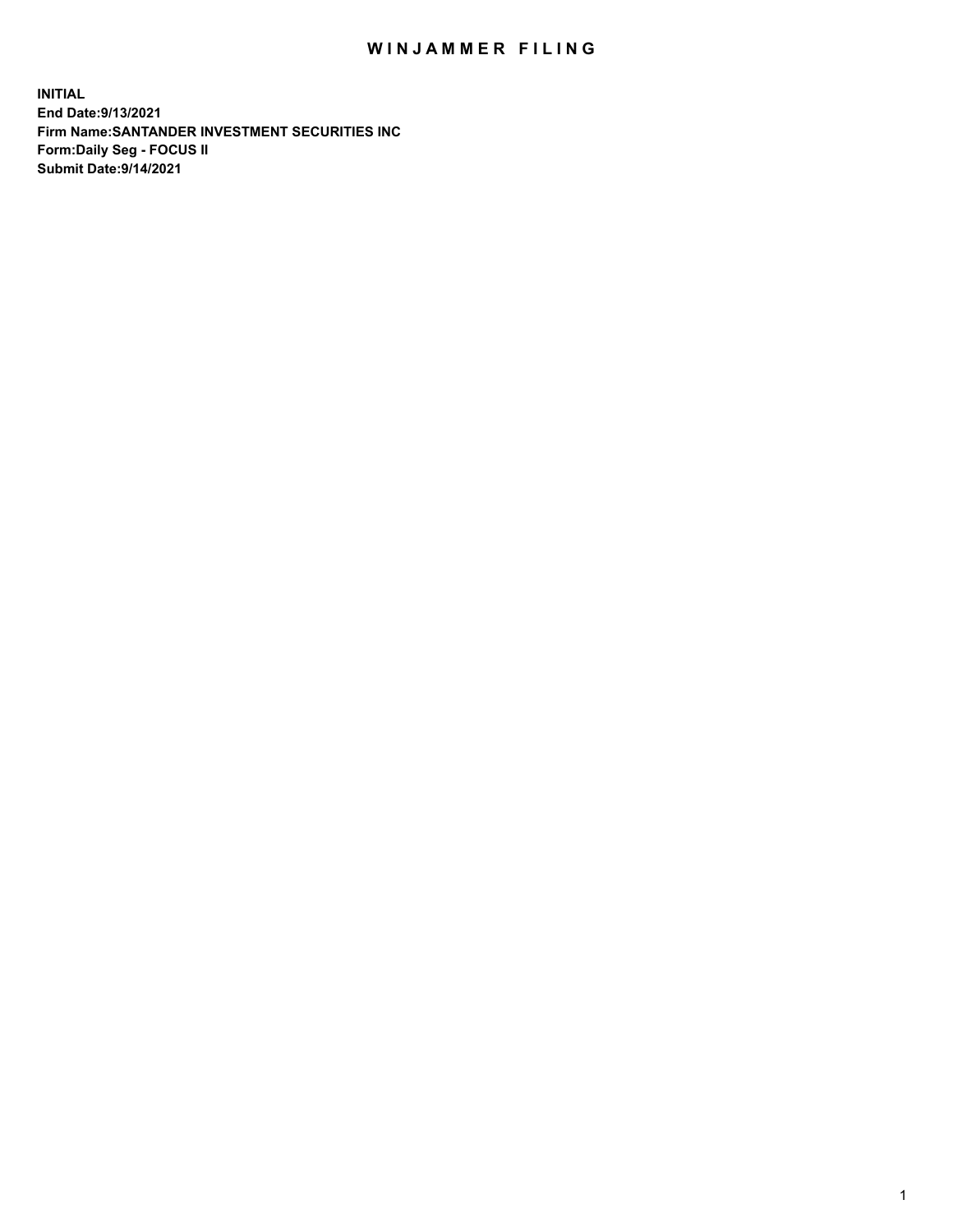**INITIAL End Date:9/13/2021 Firm Name:SANTANDER INVESTMENT SECURITIES INC Form:Daily Seg - FOCUS II Submit Date:9/14/2021 Daily Segregation - Cover Page**

| Name of Company                                                                   | <b>SANTANDER INVESTMENT</b><br><b>SECURITIES INC</b> |
|-----------------------------------------------------------------------------------|------------------------------------------------------|
| <b>Contact Name</b>                                                               | <b>Richard Ro</b>                                    |
| <b>Contact Phone Number</b>                                                       | (212) 350-3662                                       |
| <b>Contact Email Address</b>                                                      | richard.ro@santander.us                              |
| FCM's Customer Segregated Funds Residual Interest Target (choose one):            |                                                      |
| a. Minimum dollar amount: ; or                                                    | <u>70,000,000</u>                                    |
| b. Minimum percentage of customer segregated funds required:% ; or                | <u>0</u>                                             |
| c. Dollar amount range between: and; or                                           | 0 <sub>0</sub>                                       |
| d. Percentage range of customer segregated funds required between:% and%.         | 0 <sub>0</sub>                                       |
| FCM's Customer Secured Amount Funds Residual Interest Target (choose one):        |                                                      |
| a. Minimum dollar amount: ; or                                                    | $\overline{\mathbf{0}}$                              |
| b. Minimum percentage of customer secured funds required:%; or                    | $\overline{\mathbf{0}}$                              |
| c. Dollar amount range between: and; or                                           | 0 <sub>0</sub>                                       |
| d. Percentage range of customer secured funds required between:% and%.            | 0 <sub>0</sub>                                       |
| FCM's Cleared Swaps Customer Collateral Residual Interest Target (choose one):    |                                                      |
| a. Minimum dollar amount: ; or                                                    | $\overline{\mathbf{0}}$                              |
| b. Minimum percentage of cleared swaps customer collateral required:% ; or        | $\underline{\mathbf{0}}$                             |
| c. Dollar amount range between: and; or                                           | 0 <sub>0</sub>                                       |
| d. Percentage range of cleared swaps customer collateral required between:% and%. | 00                                                   |

Attach supporting documents CH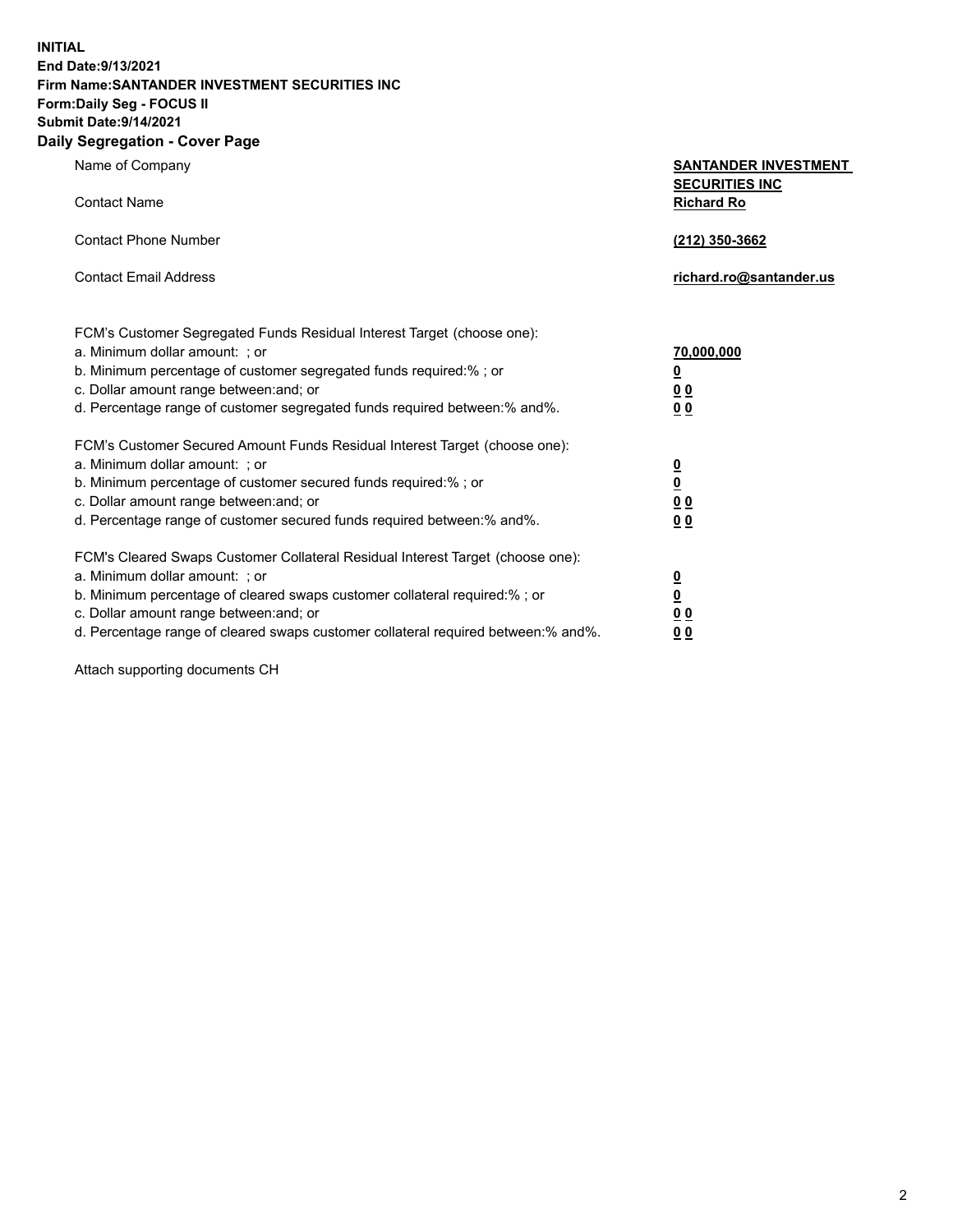**INITIAL End Date:9/13/2021 Firm Name:SANTANDER INVESTMENT SECURITIES INC Form:Daily Seg - FOCUS II Submit Date:9/14/2021 Daily Segregation - Secured Amounts**

|     | Foreign Futures and Foreign Options Secured Amounts                                         |                        |
|-----|---------------------------------------------------------------------------------------------|------------------------|
|     | Amount required to be set aside pursuant to law, rule or regulation of a foreign            | $0$ [7305]             |
|     | government or a rule of a self-regulatory organization authorized thereunder                |                        |
| 1.  | Net ledger balance - Foreign Futures and Foreign Option Trading - All Customers             |                        |
|     | A. Cash                                                                                     | $0$ [7315]             |
|     | B. Securities (at market)                                                                   | $0$ [7317]             |
| 2.  | Net unrealized profit (loss) in open futures contracts traded on a foreign board of trade   | $0$ [7325]             |
| 3.  | Exchange traded options                                                                     |                        |
|     | a. Market value of open option contracts purchased on a foreign board of trade              | $0$ [7335]             |
|     | b. Market value of open contracts granted (sold) on a foreign board of trade                | $0$ [7337]             |
| 4.  | Net equity (deficit) (add lines 1. 2. and 3.)                                               | $0$ [7345]             |
| 5.  | Account liquidating to a deficit and account with a debit balances - gross amount           | $0$ [7351]             |
|     | Less: amount offset by customer owned securities                                            | 0 [7352] 0 [7354]      |
| 6.  | Amount required to be set aside as the secured amount - Net Liquidating Equity              | $0$ [7355]             |
|     | Method (add lines 4 and 5)                                                                  |                        |
| 7.  | Greater of amount required to be set aside pursuant to foreign jurisdiction (above) or line | $0$ [7360]             |
|     | 6.                                                                                          |                        |
|     | FUNDS DEPOSITED IN SEPARATE REGULATION 30.7 ACCOUNTS                                        |                        |
| 1.  | Cash in banks                                                                               |                        |
|     | A. Banks located in the United States                                                       | $0$ [7500]             |
|     | B. Other banks qualified under Regulation 30.7                                              | 0 [7520] 0 [7530]      |
| 2.  | Securities                                                                                  |                        |
|     | A. In safekeeping with banks located in the United States                                   | $0$ [7540]             |
|     | B. In safekeeping with other banks qualified under Regulation 30.7                          | 0 [7560] 0 [7570]      |
| 3.  | Equities with registered futures commission merchants                                       |                        |
|     | A. Cash                                                                                     | $0$ [7580]             |
|     | <b>B.</b> Securities                                                                        | $0$ [7590]             |
|     | C. Unrealized gain (loss) on open futures contracts                                         | $0$ [7600]             |
|     | D. Value of long option contracts                                                           | $0$ [7610]             |
|     | E. Value of short option contracts                                                          | 0 [7615] 0 [7620]      |
| 4.  | Amounts held by clearing organizations of foreign boards of trade                           |                        |
|     | A. Cash                                                                                     | $0$ [7640]             |
|     | <b>B.</b> Securities                                                                        | $0$ [7650]             |
|     | C. Amount due to (from) clearing organization - daily variation                             | $0$ [7660]             |
|     | D. Value of long option contracts                                                           | $0$ [7670]             |
|     | E. Value of short option contracts                                                          |                        |
| 5.  | Amounts held by members of foreign boards of trade                                          | 0 [7675] 0 [7680]      |
|     | A. Cash                                                                                     |                        |
|     | <b>B.</b> Securities                                                                        | 0 [7700]<br>$0$ [7710] |
|     |                                                                                             |                        |
|     | C. Unrealized gain (loss) on open futures contracts                                         | $0$ [7720]             |
|     | D. Value of long option contracts                                                           | $0$ [7730]             |
|     | E. Value of short option contracts                                                          | 0 [7735] 0 [7740]      |
| 6.  | Amounts with other depositories designated by a foreign board of trade                      | $0$ [7760]             |
| 7.  | Segregated funds on hand                                                                    | $0$ [7765]             |
| 8.  | Total funds in separate section 30.7 accounts                                               | $0$ [7770]             |
| 9.  | Excess (deficiency) Set Aside for Secured Amount (subtract line 7 Secured Statement         | $0$ [7380]             |
|     | Page 1 from Line 8)                                                                         |                        |
| 10. | Management Target Amount for Excess funds in separate section 30.7 accounts                 | $0$ [7780]             |
| 11. | Excess (deficiency) funds in separate 30.7 accounts over (under) Management Target          | $0$ [7785]             |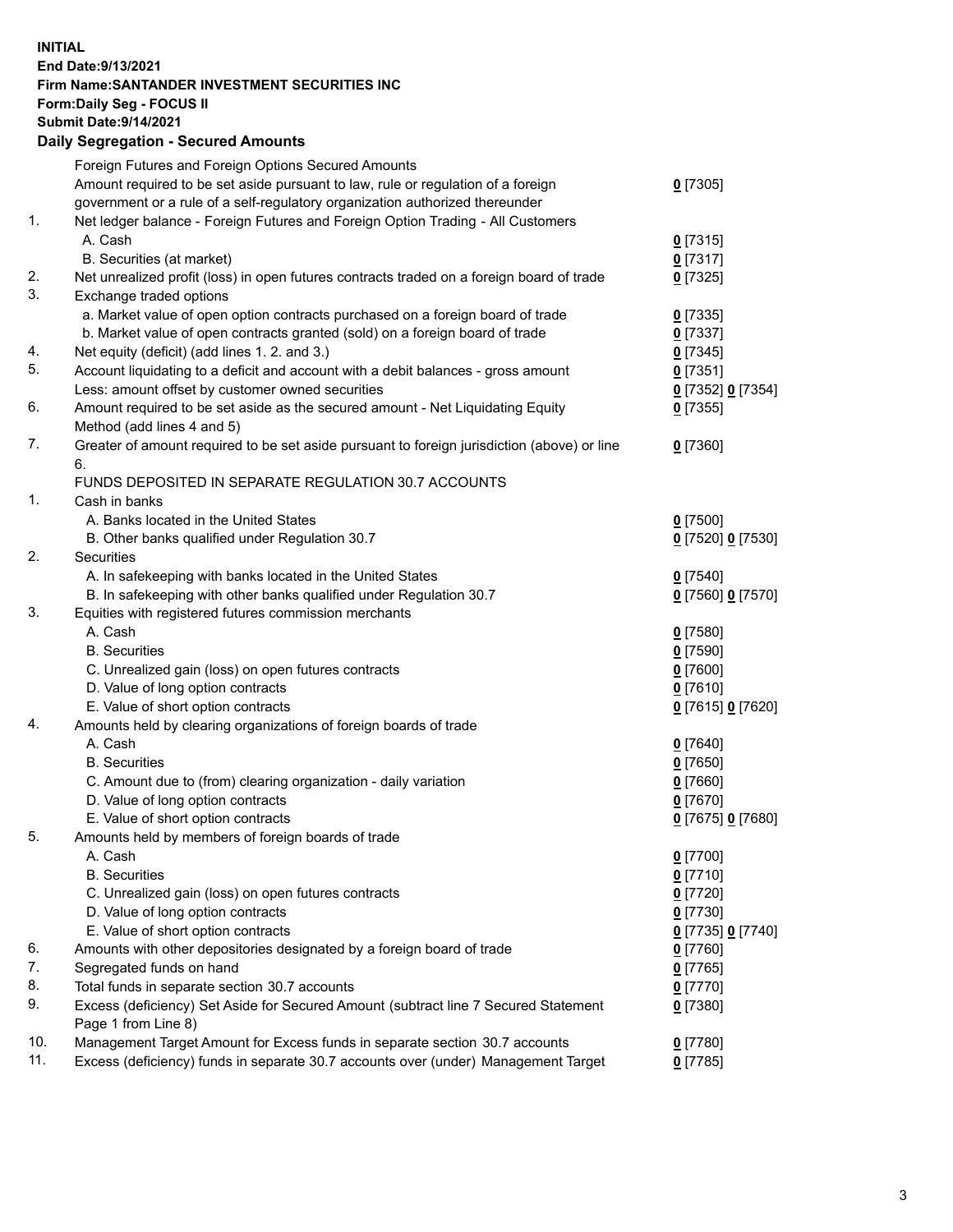| <b>INITIAL</b> | End Date: 9/13/2021<br>Firm Name: SANTANDER INVESTMENT SECURITIES INC               |                      |
|----------------|-------------------------------------------------------------------------------------|----------------------|
|                | <b>Form:Daily Seg - FOCUS II</b>                                                    |                      |
|                | <b>Submit Date: 9/14/2021</b>                                                       |                      |
|                | Daily Segregation - Segregation Statement                                           |                      |
|                | SEGREGATION REQUIREMENTS(Section 4d(2) of the CEAct)                                |                      |
| 1.             | Net ledger balance                                                                  |                      |
|                | A. Cash                                                                             | 2,474,786,500 [7010] |
|                | B. Securities (at market)                                                           | $0$ [7020]           |
| 2.             | Net unrealized profit (loss) in open futures contracts traded on a contract market  | -256,464,987 [7030]  |
| 3.             | Exchange traded options                                                             |                      |
|                | A. Add market value of open option contracts purchased on a contract market         | 29,130,275 [7032]    |
|                | B. Deduct market value of open option contracts granted (sold) on a contract market | -32,689,857 [7033]   |
| 4.             | Net equity (deficit) (add lines 1, 2 and 3)                                         | 2,214,761,931 [7040] |
| 5.             | Accounts liquidating to a deficit and accounts with                                 |                      |
|                | debit balances - gross amount                                                       | $0$ [7045]           |
|                | Less: amount offset by customer securities                                          | 0 [7047] 0 [7050]    |
| 6.             | Amount required to be segregated (add lines 4 and 5)                                | 2,214,761,931 [7060] |
|                | FUNDS IN SEGREGATED ACCOUNTS                                                        |                      |
| 7.             | Deposited in segregated funds bank accounts                                         |                      |
|                | A. Cash                                                                             | 215,388,918 [7070]   |
|                | B. Securities representing investments of customers' funds (at market)              | 0 [7080]             |
|                | C. Securities held for particular customers or option customers in lieu of cash (at | $0$ [7090]           |
|                | market)                                                                             |                      |
| 8.             | Margins on deposit with derivatives clearing organizations of contract markets      |                      |
|                | A. Cash                                                                             | 2,048,056,770 [7100] |
|                | B. Securities representing investments of customers' funds (at market)              | $0$ [7110]           |
|                | C. Securities held for particular customers or option customers in lieu of cash (at | $0$ [7120]           |
| 9.             | market)                                                                             |                      |
| 10.            | Net settlement from (to) derivatives clearing organizations of contract markets     | 27,465,661 [7130]    |
|                | Exchange traded options<br>A. Value of open long option contracts                   | 29,130,275 [7132]    |
|                | B. Value of open short option contracts                                             | -32,689,857 [7133]   |
| 11.            | Net equities with other FCMs                                                        |                      |
|                | A. Net liquidating equity                                                           | $0$ [7140]           |
|                | B. Securities representing investments of customers' funds (at market)              | $0$ [7160]           |
|                | C. Securities held for particular customers or option customers in lieu of cash (at | $0$ [7170]           |
|                | market)                                                                             |                      |
| 12.            | Segregated funds on hand                                                            | $0$ [7150]           |
| 13.            | Total amount in segregation (add lines 7 through 12)                                | 2,287,351,767 [7180] |
| 14.            | Excess (deficiency) funds in segregation (subtract line 6 from line 13)             | 72,589,836 [7190]    |
| 15.            | Management Target Amount for Excess funds in segregation                            | 70,000,000 [7194]    |
| 16.            | Excess (deficiency) funds in segregation over (under) Management Target Amount      | 2,589,836 [7198]     |
|                | <b>Excess</b>                                                                       |                      |